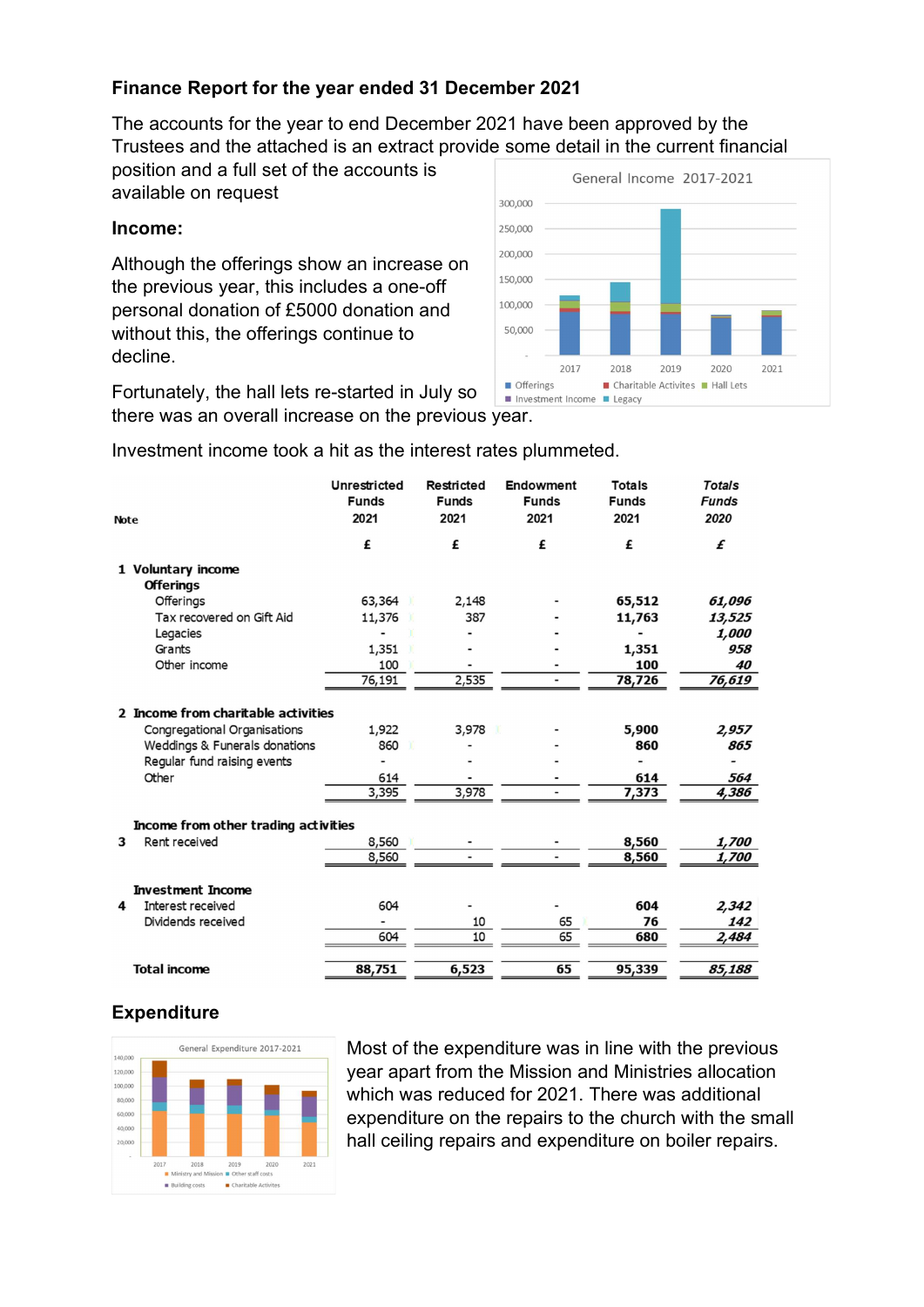|      |                                        | <b>Unrestricted</b><br><b>Funds</b> | <b>Restricted</b><br><b>Funds</b> | <b>Endowment</b><br><b>Funds</b> | <b>Totals</b><br><b>Funds</b> | Totals<br>Funds |
|------|----------------------------------------|-------------------------------------|-----------------------------------|----------------------------------|-------------------------------|-----------------|
| Note |                                        | 2021                                | 2021                              | 2021                             | 2021                          | 2020            |
|      |                                        | £                                   | £                                 | £                                | £                             | £               |
|      | 5 Analysis of Expenditure              |                                     |                                   |                                  |                               |                 |
|      | <b>Raising Funds:</b>                  |                                     |                                   |                                  |                               |                 |
|      | Offering envelopes                     | 103                                 |                                   |                                  | 103                           | 103             |
|      | <b>Sub-total of Rasing Funds Costs</b> | 103                                 |                                   |                                  | $\frac{103}{ }$               | 103             |
|      | <b>Charitable Activiities:</b>         |                                     |                                   |                                  |                               |                 |
|      | Ministries & Mission Allocation        | 45,684                              |                                   |                                  | 45,684                        | 55,746          |
|      | Presbytery Dues                        | 2,628                               |                                   |                                  | 2,628                         | 2,653           |
|      | Minister's Expenses                    | 1,560                               |                                   |                                  | 1,560                         | 1,114           |
|      | Pulpit Supply                          | 433                                 |                                   |                                  | 433                           | 155             |
|      | Other Staff Costs                      | 6,524                               |                                   |                                  | 6,524                         | 6,603           |
|      | Fabric Repairs & Maintenance           | 13,143                              |                                   |                                  | 13,143                        | 6,448           |
|      | Council Tax                            | 2,914                               |                                   |                                  | 2,914                         | 2,889           |
|      | Other Buildings Costs                  | 12,153                              |                                   | $\overline{\phantom{a}}$         | 12,153                        | 12,703          |
|      | Church Office Expenses                 | 5,284                               |                                   |                                  | 5,284                         | 9,238           |
|      | Organ & Music                          | 695                                 |                                   |                                  | 695                           | 1,379           |
|      | <b>Independent Examiner</b>            | 300                                 |                                   |                                  | 300                           | 300             |
|      | Other Expenses                         | 1,905                               |                                   | 41                               | 1,946                         | 2,474           |
|      | <b>Building Improvement Fund</b>       | $\blacksquare$                      |                                   |                                  | $\blacksquare$                | 4,624           |
|      | Restricted Funds-organisations         |                                     | 2,840                             |                                  | 2,840                         | 2,453           |
|      | <b>Total Chartitable Activities</b>    | 93,222                              | 2,840                             | 41                               | 96,103                        | 108,778         |
|      | <b>Total Costs</b>                     | 93,325                              | 2,840                             | 41                               | 96,206                        | 108,881         |

## Movement of funds table - with the main Church funds shown in larger font.

| Note |                                    | At 1st<br>January 2021 | Incoming<br>Resources              | Outgoing<br>Resources | <b>Unrealised</b><br>Gains /<br>(Losses) on<br><b>Investments</b> | <b>Transfers</b> | At 31st<br>December 2021 |
|------|------------------------------------|------------------------|------------------------------------|-----------------------|-------------------------------------------------------------------|------------------|--------------------------|
|      | 14 Movement of Funds               | £                      | £                                  | £                     | £                                                                 | £                | £                        |
|      | <b>Endowment Funds</b>             |                        |                                    |                       |                                                                   |                  |                          |
|      | Miss Mills' Legacy                 | 775                    | 24:                                |                       | (14)                                                              | (24)             | 761                      |
|      | DP Hood Bequest                    | 946                    | 20 <sub>1</sub>                    | (20)                  | 118                                                               |                  | 1,064                    |
|      | Mrs JP Hood Bequest                | 880                    | 20                                 | (20)                  | 110                                                               |                  | 990                      |
|      |                                    | 2.601                  | 64                                 | (40)                  | 214                                                               | (24)             | 2.815                    |
|      | <b>Restricted Funds</b>            |                        |                                    |                       |                                                                   |                  |                          |
|      | Building Fund                      | 4,372                  | 2,545                              | m                     |                                                                   | 24               | 6,942                    |
|      | Art & Craft Group                  | 7                      | 108<br>ă                           | (100)                 |                                                                   |                  | 15                       |
|      | Coffee Club                        | 9                      | 246<br>×                           | (225)                 |                                                                   |                  | 30                       |
|      | Guild                              | 1.860                  | 2.225<br>×                         | (878)                 |                                                                   |                  | 3,206                    |
|      | Luncheon Club                      | 147                    | 496                                | (408)                 |                                                                   |                  | 235                      |
|      | 83rd Boys Brigade                  | 1.176                  | 904                                | (1,228)               | $\blacksquare$                                                    | $\blacksquare$   | 851                      |
|      |                                    | 7,571                  | 6.523                              | (2, 840)              | $\overline{\phantom{a}}$                                          | 24               | 11,279                   |
|      | <b>Unrestricted Funds</b>          |                        |                                    |                       |                                                                   |                  |                          |
|      | General Fund                       |                        | 86,959                             | (92, 636)             |                                                                   | 5,677            |                          |
|      | Legacy Fund                        | 309,132                |                                    |                       | -                                                                 | (5,691)          | 303,440                  |
|      | Assets Fund                        | 244,612                |                                    |                       | 1.980                                                             |                  | 246,592                  |
|      | Designated Funds:                  |                        |                                    |                       |                                                                   |                  |                          |
|      | Flower Fund                        | 7 <sup>1</sup>         | $100$ $\ldots$                     | (121)                 |                                                                   | 15               |                          |
|      | Wor ship and Christian Growth Fund | 1383                   | $\overline{a}$                     | (181)                 |                                                                   |                  | 1,202                    |
|      | Mission & Community Outreach Fund  | 218                    | 1.507<br>×                         | (292)                 |                                                                   |                  | 1,433                    |
|      | Maintenance and Eco Fund           | 200                    | ×<br>$\overline{\phantom{a}}$<br>X | ۰                     |                                                                   |                  | 200                      |
|      | Pastoral Care Fund                 | 200                    | ۰<br>YL                            |                       |                                                                   |                  | 200                      |
|      | Communications Team fund           | 200                    | X<br>۰                             |                       |                                                                   |                  | 200                      |
|      | Finance & Stewardship Team fund    | 200                    | ۰<br>$Y\overline{D}$               |                       |                                                                   |                  | 200                      |
|      | Youth Fund                         | 1,464                  | $185 -$                            | (95)                  |                                                                   |                  | 1,554                    |
|      |                                    | 557,615                | 88,751                             | (93, 325)             | 1,980                                                             | ۰                | 555,021                  |
|      | <b>Total Funds</b>                 | 567,788                | 95,339                             | (96, 205)             | 2,194                                                             | ۰                | 569,115                  |